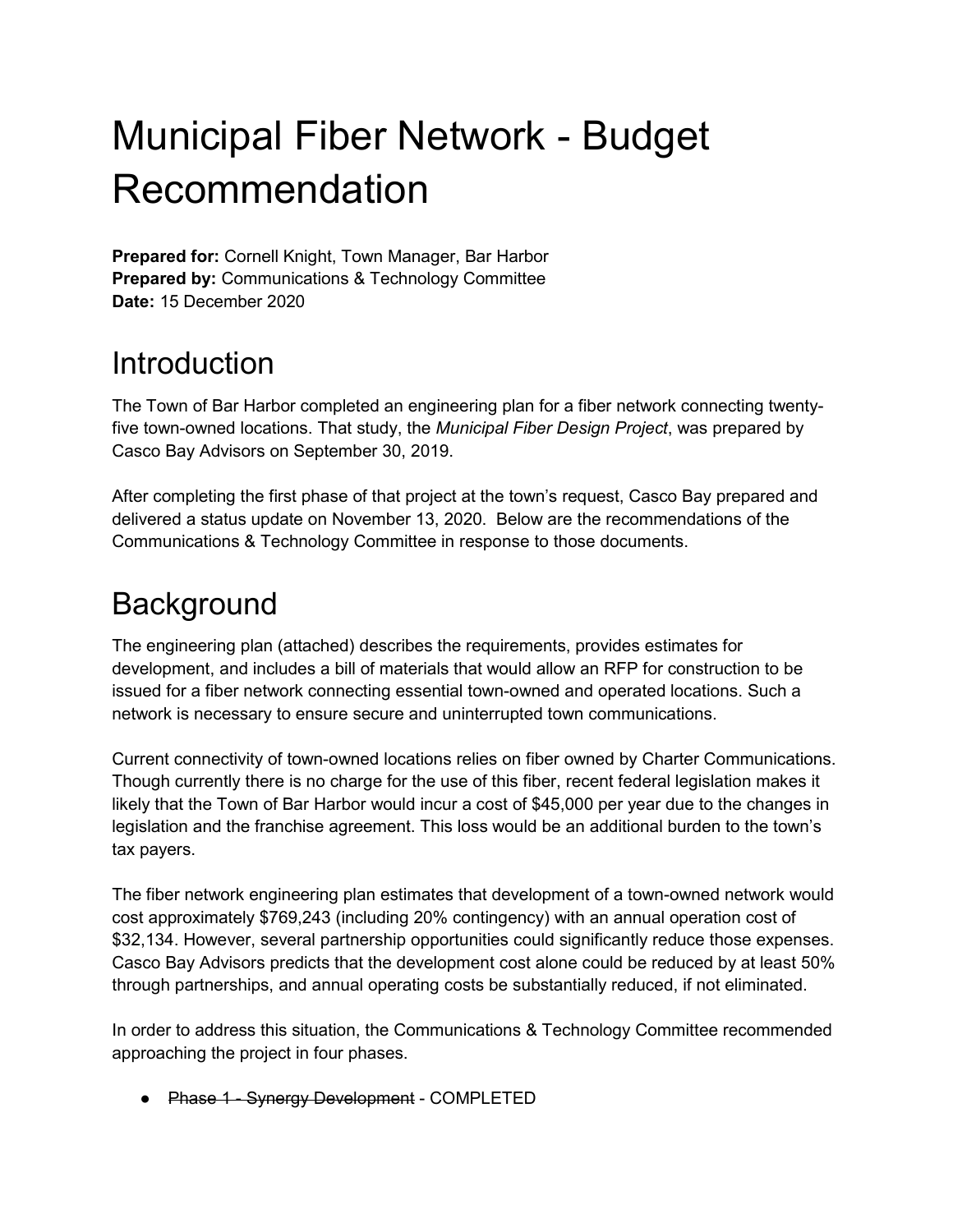- Phase 2 Make-Ready Planning & Refinement
- Phase 3 Request for Proposals (RFP)
- Phase 4 Construction Management

Phase 1, Synergy Development, was completed by Casco Bay Advisors in order to gauge the interest of partners and calculate more accurately what the actual costs to the town would be both for development and operating costs of a town-owned fiber network. This included the investigation of:

- Service Providers There are service providers interested in offering services dependent on a fiber backbone that may be willing to enter into a public-private partnership for construction of the network that would dramatically reduce construction and operating costs for the town.
- NetworkMaine Long-term access to a high-count fiber cable deployed by a consortium of service providers, including NetworkMaine, could eliminate the need for the town to construct its own fiber for portions of the project.
- Town of Mount Desert Sharing costs with the Town of Mount Desert for the fiber along Eagle Lake Road would reduce overall construction expenses.
- Local Businesses Some local businesses have expressed interest in leasing access to a fiber network indicating an opportunity to develop potential lessors.
- Acquisition of Duck Brook Fiber Rights from Charter (Spectrum) As there are no other potential subscribers along this route and because it runs through National Park Service land, the town may be able to acquire this fiber and thereby reduce construction costs. This could be paid for by Utility Funds.

Casco Bay Advisor's findings during this initial phase are reported in the presentation *Bar Harbor Dark Fiber Network: Partner Discussion Status, Recommendations, Timeline and Budget* (attached).

### Recommendation

This report indicates that building such a network not only achieves the goal of connecting town facilities but also enables at least the possibility of additional benefits to residents, at a later date, while reducing the overall cost through the partnerships and avoiding the \$45,000 per year cost due to changes in legislation and the franchise agreement. Therefore, Casco Bay Advisors recommends:

- Budget the full \$750,000 cost for municipal construction without a partner
- Town Meeting Approval (June 2021)
- Develop and issue an RFP for construction
- Seek PUC certification / Pole attachment agreements
- Adjust budget downward after RFP process
- Continue to evaluate proposals
- Finalize budget approval